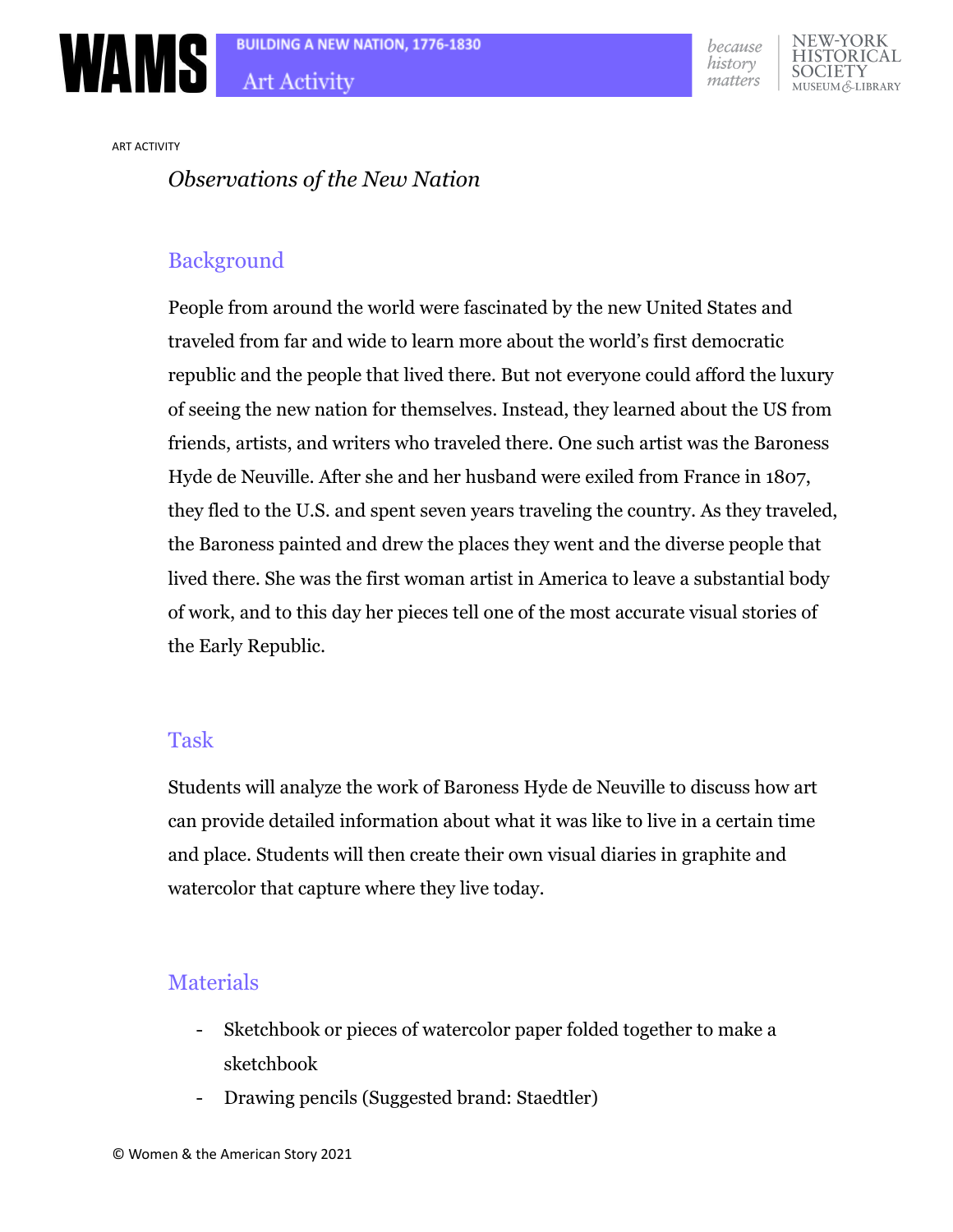

- Kneaded eraser
- Watercolor paint (Suggested Brand: Winsor & Newton Cotman)
- Paintbrushes (sable or synthetic)
- Plastic cups for water
- Paper towels

# Art Vocabulary

- **observational drawing:** A drawing from life.
- **visual diary:** A journal kept by artists, containing words, sketches, and mixed media elements. Visual diaries often contain ideas for larger works, as well as allowing the artist to record their day-to-day observations, activities, and emotions.

# Steps

- Invite students to discuss how we learn about places around the country and world that we haven't seen firsthand.
	- What are some of the ways we gain information about these places in the 21st century?
	- What kinds of things can we learn about a place through these various means of communicating feelings, visuals, and information?
	- How effective are each of these methods in conveying an accurate representation of a specific place? Why do you think so?
	- What resources can help us learn more about what it was like to live in a time and place long ago? How do these differ from what we have access to today?
- Introduce students to Baroness Hyde de Neuville, and let them know that you're going to analyze her artwork to see what you can learn about what it was like to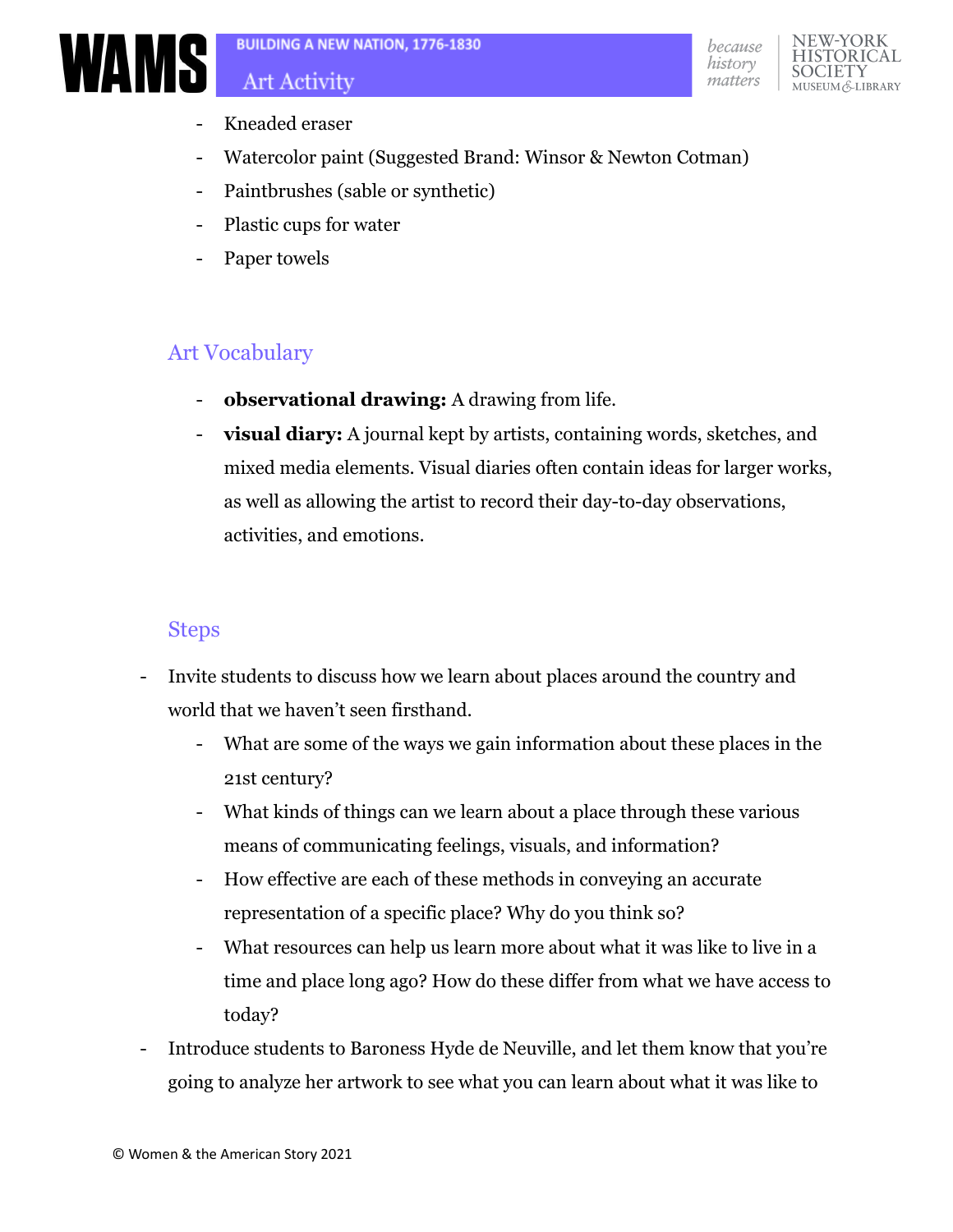**ARTICLE SULLDING A NEW PROPERTY** 

live in the United States when it first became a nation. Have students view six of Baroness Hyde de Neuville's pieces together, and lead an inquiry using the line of questioning below.

- What details do you notice in each of these images?
- What did Baroness Hyde de Neuville choose as the subjects of her paintings?
- Who are the people in these images? What are they doing?
- What kinds of buildings and structures existed in the United States during this time period?
- What did towns and cities across the United States look like? How were people interacting in these spaces?
- How do these images make you feel?
- Why are visuals so important in helping to capture a specific moment in time? What kinds of things can be communicated through art that cannot be learned through written accounts?
- What other information can you gain from looking at these images, about the artist and the people and places she chose to depict?
- After discussing how much we can learn about the Early Republic from this body of work, students will now create their own visual diaries that represent where they live today.
- First, have students imagine that they had a pen pal in another state or country, and they were telling their pen pal more about where they live. What details would they include and why? Who and what do they think defines their community? How would they help their pen pal understand what it was like to live in their neighborhood, town, city, or state?
- Then ask students to think about how they would communicate those details visually. What would they want to capture?
- Pass out sketchbooks, graphite pencils, and erasers. Tell students that they will be spending the next week keeping a visual diary, capturing the people and the